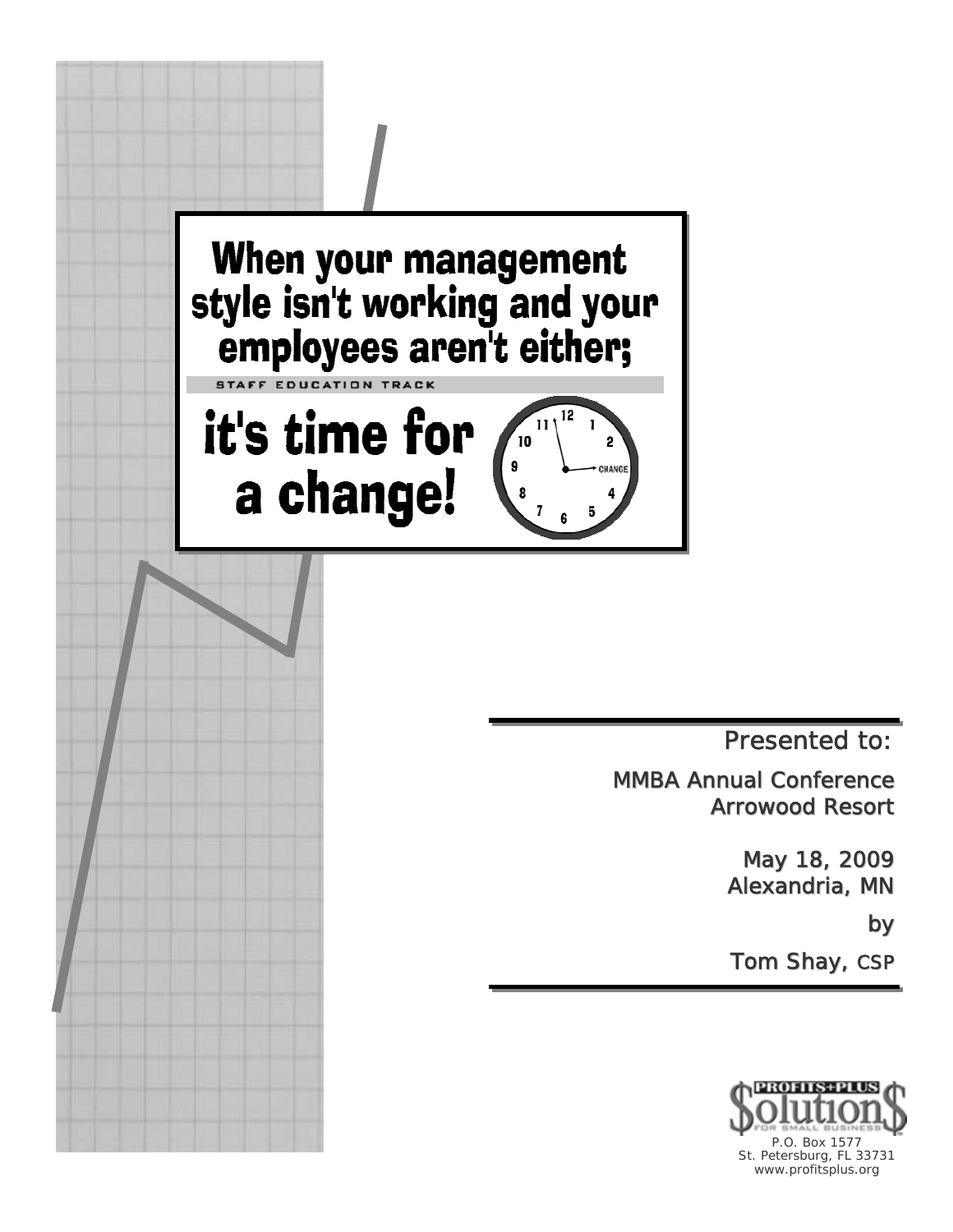## When your management style isn't working and your employees aren't either; it's time for a change!

There are 12 blank cards on your table. Write one of the 12 phrases from the next page on both sides of each of the cards. Share the cards as equally as possible among those at your table. On one side of the card(s) you have, write three positive points of utilizing that particular strategy in your business.

After completing this task, pass your card(s) to the person on your right. On the back of the card(s) you now have, write three negative aspects of utilizing that strategy in your business. When you have completed that task, pass your card(s) to the person on your right.

Allow conflicts – Avoid conflicts

Hire for technical skill  $-$  Hire for relational skill

Understand what others do - Job solidarity

Keeping personal life outside the store – Embracing the individual's family

Determine who created a problem  $-$  Focus on the entire operation's failure

Negotiate for all you can get from suppliers - Sharing your business situation with a vendor

As you wrote on the cards, did you find areas that were hard to defend or argue against? Does this speak to your management style?

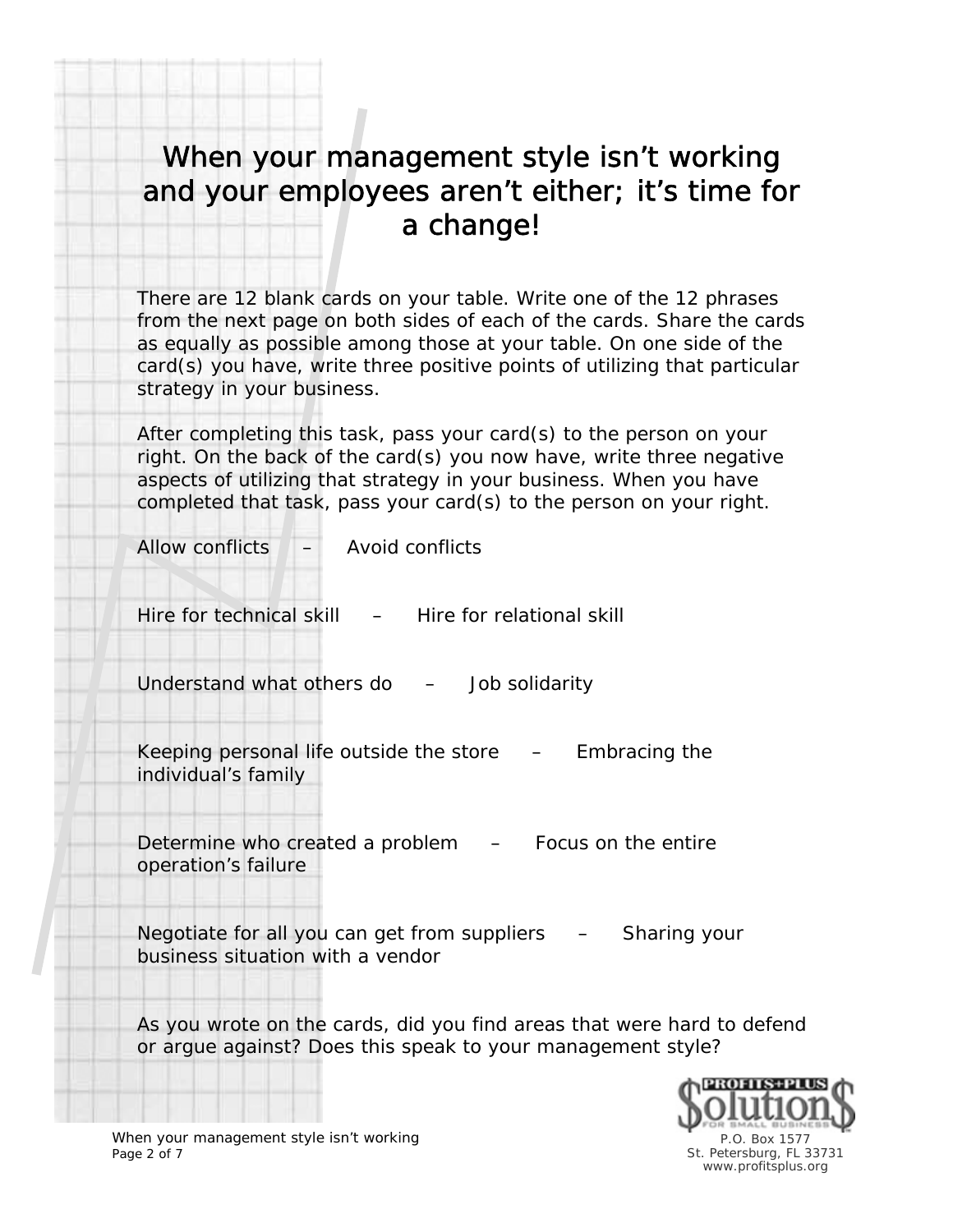## Focus on things you can control

You cannot change the inherent attitude of people

The failure to nourish and encourage lightness in the workplace undermines productivity, creativity, adaptability, morale

Why aren't your employees working?

- 1. Do they know why they should do it?
- 2. Do they know how to do it?
- 3. Do they know what they are supposed to do?
- 4. Are they confident your way will work for them?
- 5. Have you asked any questions about how they think it should be done?
- 6. Do they understand the importance and timeliness?



When your management style isn't working Page 3 of 7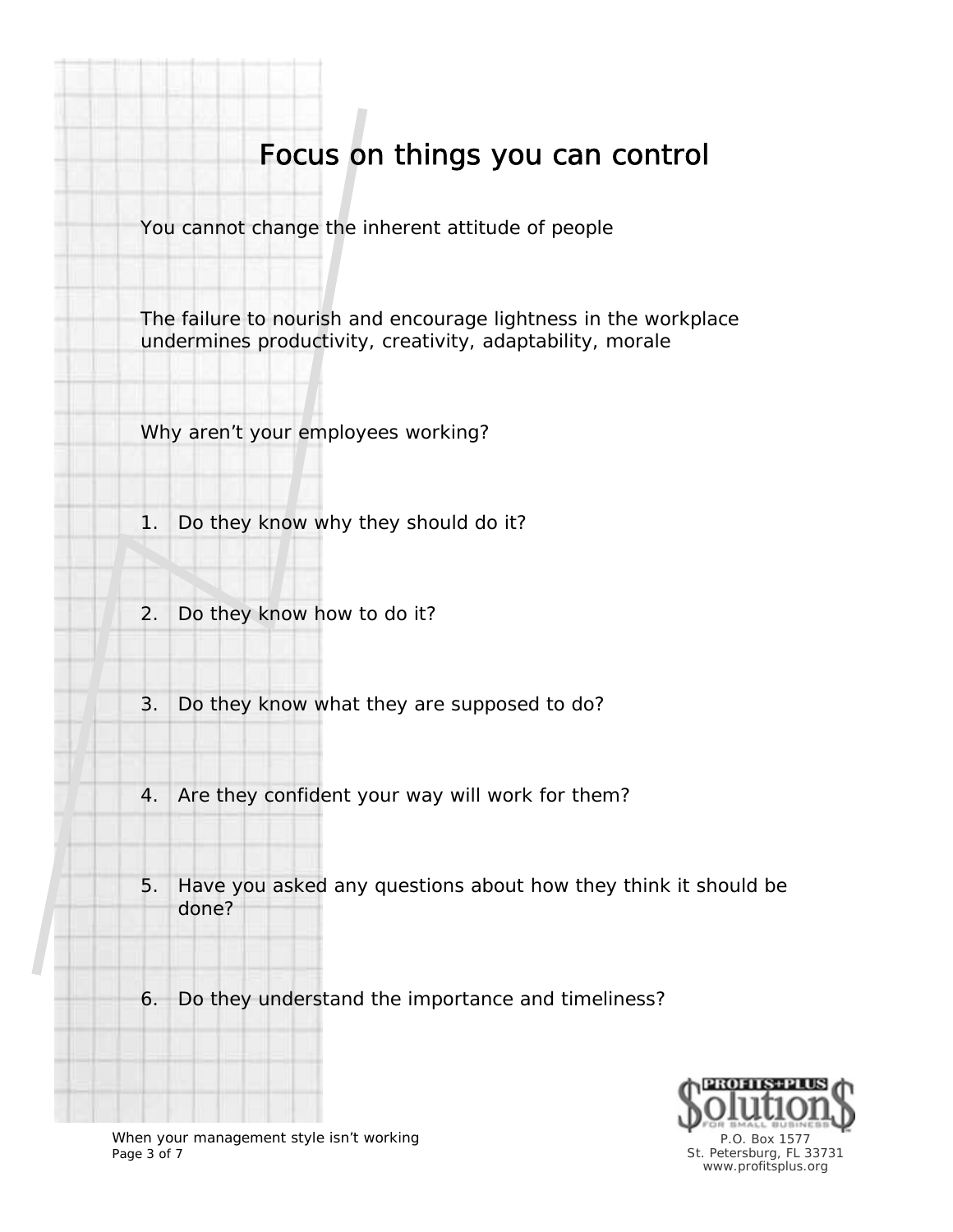- 7. Is there a reward for doing it?
- 8. Is there a penalty for poor performance?
- 9. Does this person have the skills to do this work?

10. Are you asking them to do this task because you cannot do the task?

- 11. Are there enough time and the necessary tools to complete the task?
- 12. Do you check on the progress of the task, or wait until the staff member tells you they are done?

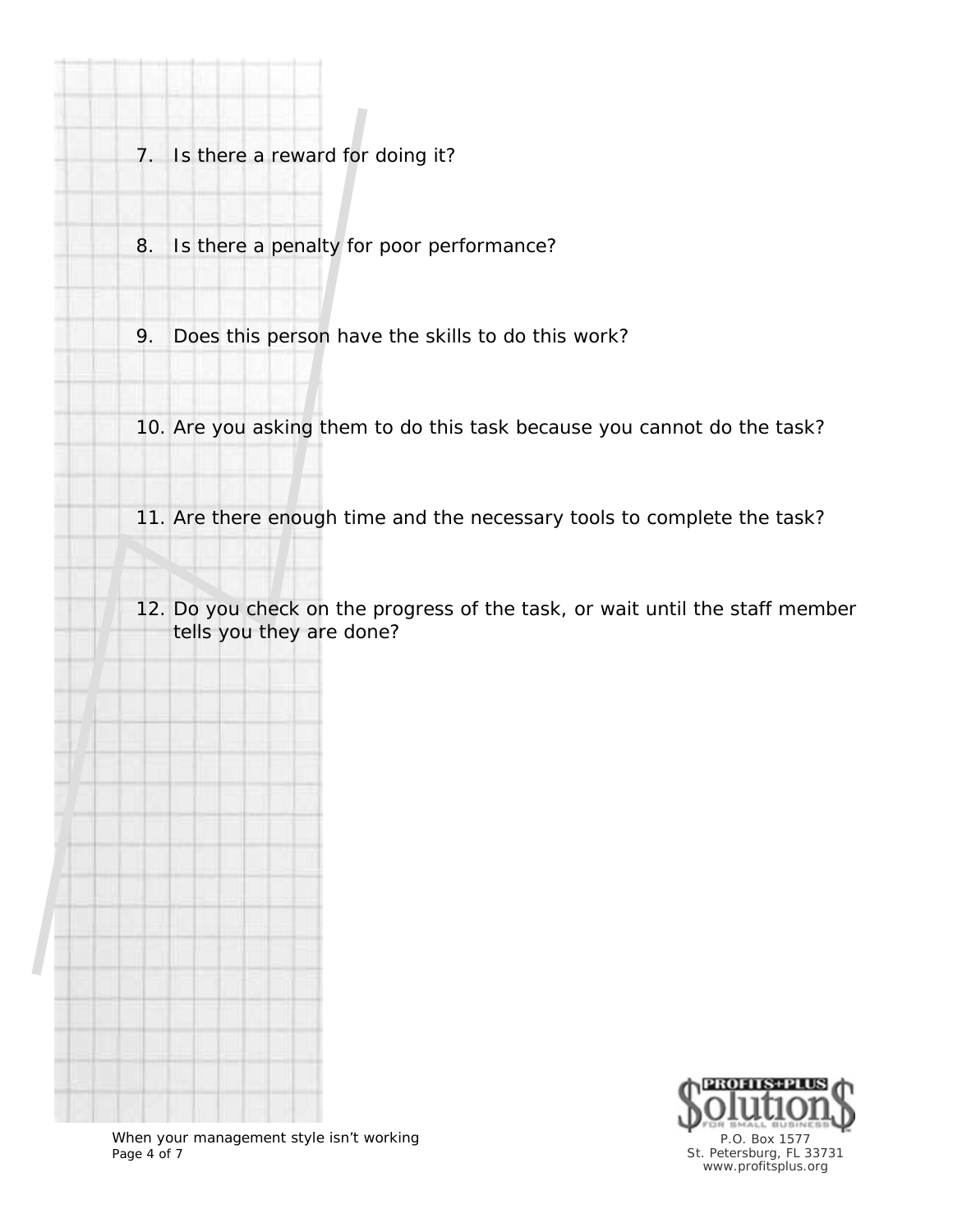|                                                                                                                                                                  |                                                                                                              |      | <b>Resources Order Form</b>                                                                     |                                                                                                                         |       |
|------------------------------------------------------------------------------------------------------------------------------------------------------------------|--------------------------------------------------------------------------------------------------------------|------|-------------------------------------------------------------------------------------------------|-------------------------------------------------------------------------------------------------------------------------|-------|
|                                                                                                                                                                  |                                                                                                              |      |                                                                                                 | Today's prices reflect a 20-percent savings off regular prices!                                                         |       |
|                                                                                                                                                                  | Filled with 251 strategies<br>for increasing business<br>with retailers. Also a great<br>read for retailers. | \$15 | <b>EZ</b><br>SHFLOW                                                                             | Create and see each of<br>vour next 12 financial<br>statements (includes a<br>disk for computer<br>installation).       | \$25  |
| Ideas book #1                                                                                                                                                    | Advertising and<br>promotion ideas that<br>have been proven to<br>work at little or no cost.                 | \$8  | Ideas book #3                                                                                   | Advertising and<br>promotion ideas that<br>have been proven to<br>work at little or no cost.                            | \$8   |
| Ideas book #2                                                                                                                                                    | Business-building and<br>managing ideas to<br>increase profits and<br>reduce expenses.                       | \$8  | Ideas book #4                                                                                   | Business-building and<br>managing ideas to<br>increase profits and<br>reduce expenses.                                  | \$8   |
|                                                                                                                                                                  | A collection of 50 of the<br>best of Tom Shay's<br>columns from 65+ trade<br>journals and magazines.         | \$15 |                                                                                                 | A second collection of 50<br>of the best of Tom Shay's<br>columns from 65+ trade<br>journals and magazines.             | \$15  |
|                                                                                                                                                                  | (PDF format on CD)<br>29 posters providing<br>inspiration, education and<br>motivation.                      | \$15 |                                                                                                 | (PDF format on CD)<br>This deck of cards<br>creates an interactive<br>even for employees to<br>learn how to work better | \$15  |
| AMP                                                                                                                                                              | Make your annual<br>advertising, marketing<br>and promotional plans -                                        | \$30 |                                                                                                 | with customers.<br>Screen savers for your PC<br>containing photos of store<br>displays and the best ideas               | \$15  |
| Calculator                                                                                                                                                       | guaranteed to keep you<br>on budget and on task!                                                             |      |                                                                                                 | from the Power Promoting<br>books.                                                                                      |       |
|                                                                                                                                                                  |                                                                                                              |      | <b>VALUE PACKAGE</b>                                                                            |                                                                                                                         |       |
| Get the complete 12-piece set of Profits+Plus Tools which includes:<br><b>EZ Cashflow™</b><br>All 4 Idea Books<br><b>Big Deal Cards</b><br><b>AMP Calculator</b> |                                                                                                              |      | - How to become the<br><b>Preferred Vendor</b><br>What does Tom say?<br>What else does Tom say? | · Power Posters Collection<br>- Power Promoting PC<br><b>Screen Savers</b>                                              | \$175 |
|                                                                                                                                                                  |                                                                                                              |      |                                                                                                 | EACH ITEM SOLD WITH A GUARANTEE TO MAKE YOU MONEY!                                                                      |       |
| Name:                                                                                                                                                            |                                                                                                              |      | <b>Business Name:</b>                                                                           |                                                                                                                         |       |
| Address:                                                                                                                                                         |                                                                                                              |      | City, State, ZIP:                                                                               |                                                                                                                         |       |
| Phone #:                                                                                                                                                         |                                                                                                              |      | e-mail Address:                                                                                 |                                                                                                                         |       |
| Credit Card #:                                                                                                                                                   |                                                                                                              |      | <b>Expiration Date:</b>                                                                         |                                                                                                                         |       |
| Signature                                                                                                                                                        |                                                                                                              |      | Today's Date:                                                                                   |                                                                                                                         |       |
| Please send me the monthly e-retailer<br>via e-mail FREE!                                                                                                        |                                                                                                              |      |                                                                                                 |                                                                                                                         |       |

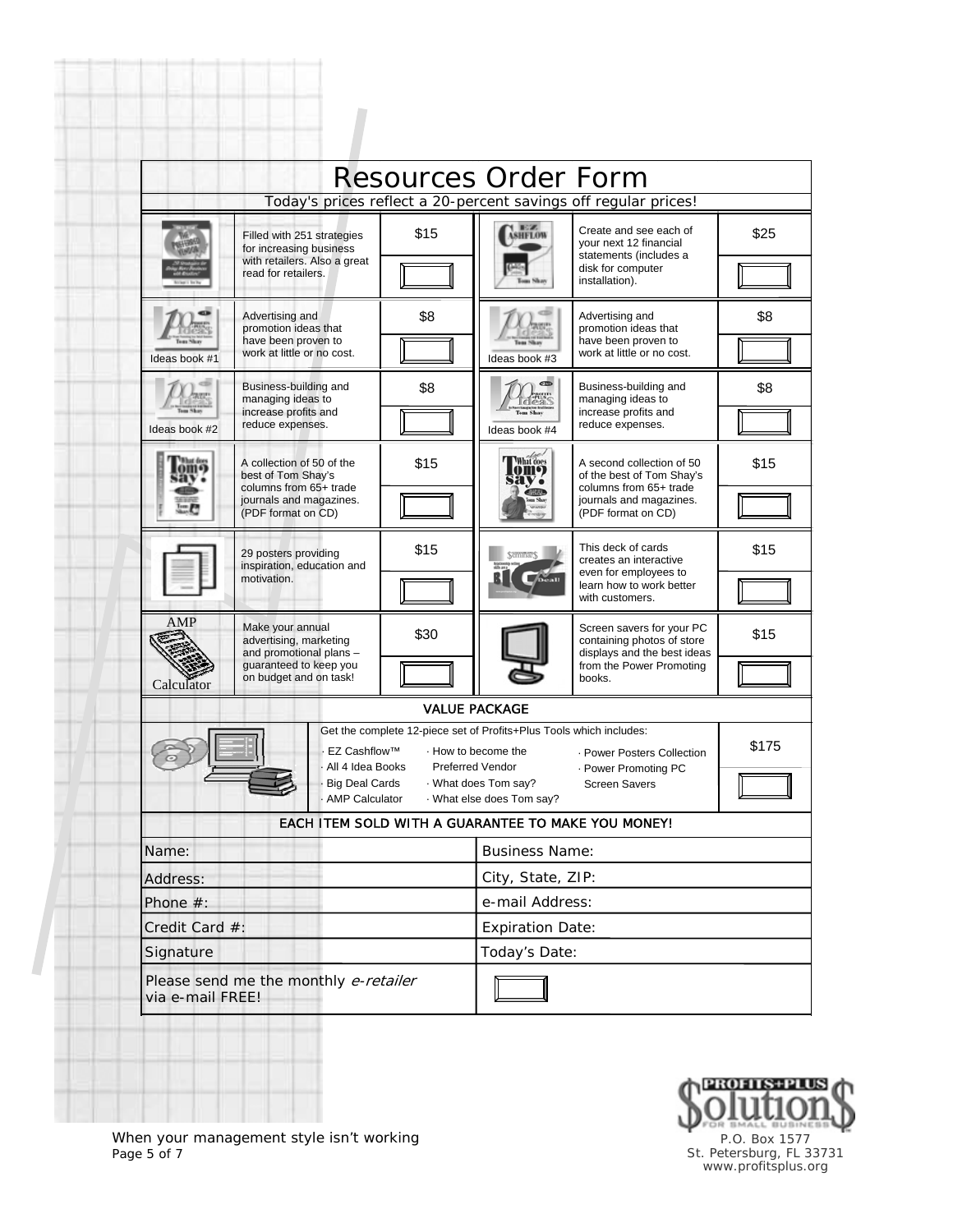

BONUS ARTICLE

## Who has the big hat?

By Tom Shay

SOUND ADVICE FOR BUSINESS

Walk into many businesses in our industry and in addition to the necessary armaments and accessories, they stock clothing and related goods. Perhaps they have a selection of hats. Most of the hats a sporting goods dealer will stock have a tag in the back of them. The tag reads, "One size fits all." It saves the dealer from stocking a lot of extra merchandise as there can be more than a dozen different sizes of hats.

Having a "one-size-fits-all" hat can be a good thing—especially if it is a hat that pertains to your business. Before speaking at a show in Atlanta in February, I decided to have a late breakfast. There were only two or three people eating in the hotel restaurant as the hostess seated me. Then a second person offered me coffee and orange juice. Several minutes went by before the hostess again passed close enough that I could get her attention. When she approached, I said I wanted to order breakfast and gave my order.

In another few minutes a third person approached and asked for my order. Although I explained the previous interaction with the hostess, this person still wanted to take my order. Confused, and expecting that two meals might show up, I repeated the order to the third person.

A woman sitting a few tables away initiated a conversation with me by saying, "I understood the first time what you wanted. I think the problem is that the hostess does not want to wear that hat. She wants to only wear the 'big hat." The woman went on to explain that she found this experience to be quite common. People decide what their jobs entail, and any of the other tasks are either beneath them or just not their responsibility. Instead of helping out when necessary in any aspect of the business, they simply put on the invisible "big hat" and go find some "busy work" to occupy their time.

I think the woman has a point. Somehow this hostess sees the job of offering coffee or taking a meal order as not being her concern. I now realize that I have experienced the "big-hat" syndrome in a small shop as I stood at a cash register waiting for someone to arrive to complete the transaction. A person walked behind the counter and without so much as looking at me hollered, "Jim, you have someone at the register."

As Jim arrived to complete the transaction, I asked him who that was who called for him. "Oh, that's the owner of the shop."



When your management style isn't working Page 6 of 7